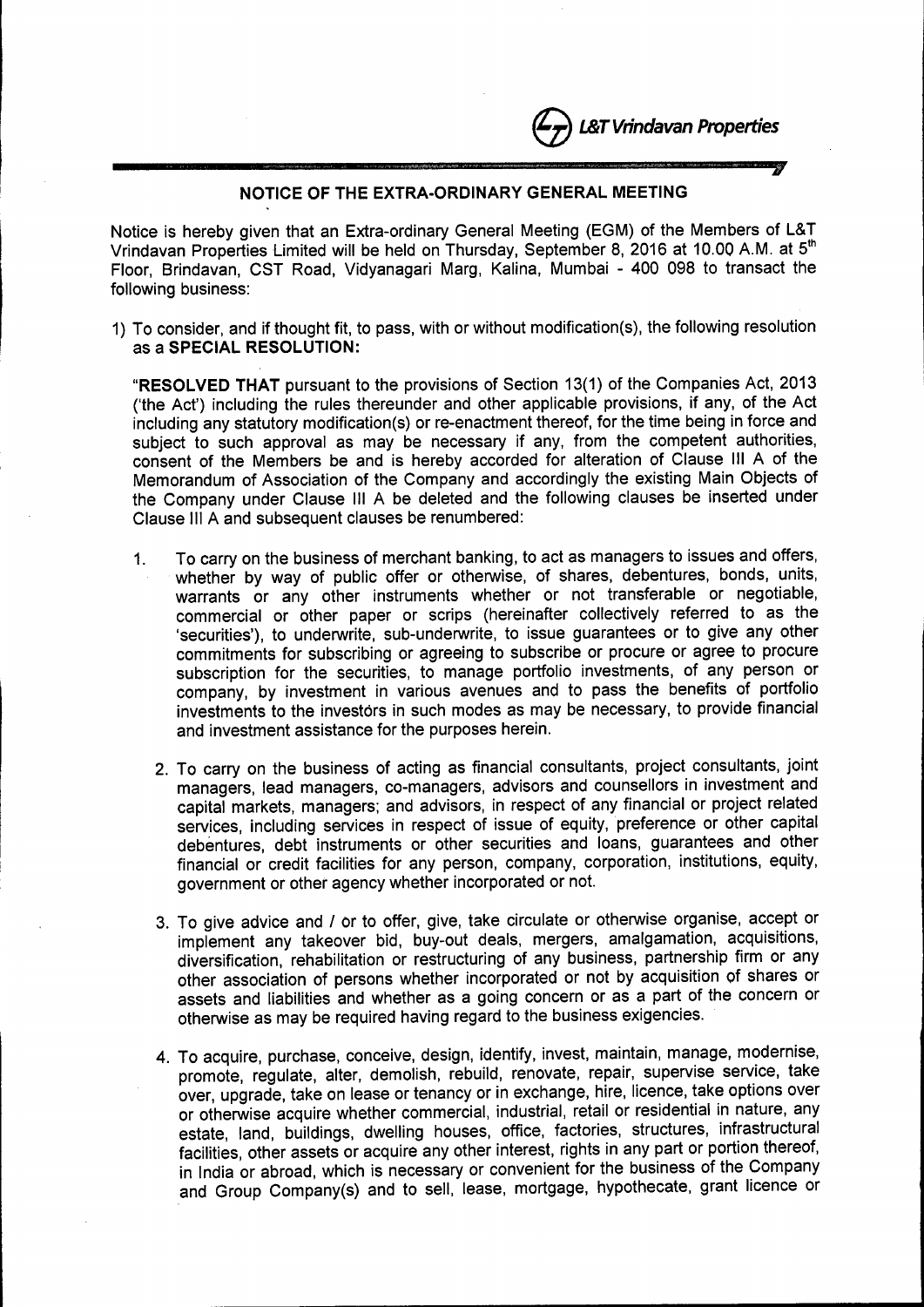

**»**

otherwise dispose of or grant rights over any property or part thereof belonging to the Company, in India or abroad.

RESOLVED FURTHER THAT for the purpose of giving effect to this Resolution, the Board of Directors (including any Committee thereof), the Company Secretary or Manager be and are hereby severally authorized to do all such acts, deeds, matters and things as it may, in its absolute discretion, deem necessary or desirable, including without limitation to settling any question, difficulty or doubt that may arise in this regard."

2. To consider and, if thought fit, to pass with or without modification(s), the following resolution as a SPECIAL RESOLUTION:

"RESOLVED THAT pursuant to the provisions of Section 4, 13 and other applicable provisions, if any, of the Companies Act, 2013 (including the rules thereunder) and subject to the approval of the Central Government and *I* or any other applicable regulatory authorities, consent of the Members be and is hereby accorded for changing the name of the Company from L&T Vrindavan Properties Limited to L&T Merchant Bankers Limited/L&T Financial Consultants Limited/L& T Merchant Bankers & Securities Limited *(NOTE: The name approved by the ROC will be incorporated in the final notice)*

RESOLVED FURTHER THAT upon the change of name of the Company becoming effective, the name L&T Vrindavan Properties Limited wherever it occurs in the Memorandum and Articles of Association and all other records of the Company, be substituted by the name L&T Merchant Bankers Limited/L&T Financial Consultants Limited/L&T Merchant Bankers & Securities Limited *(NOTE: The name approved by the ROC will be incorporated in the final notice).*

RESOLVED FURTHER THAT for the purpose of giving effect to this Resolution, the Board of Directors (including any Committee thereof), the Company Secretary or Manager be and are hereby severally authorized to do all acts, deeds, matters and things as it may, in its absolute discretion, deem necessary or desirable, including without limitation to settling any question, difficulty or doubt that may arise in this regard."

By Order of the Board of Directors For L&T Vrindavan Properties Limited

,r.:

Swanand Shintre Company Secretary

Date: August 7,2016 Place: Mumbai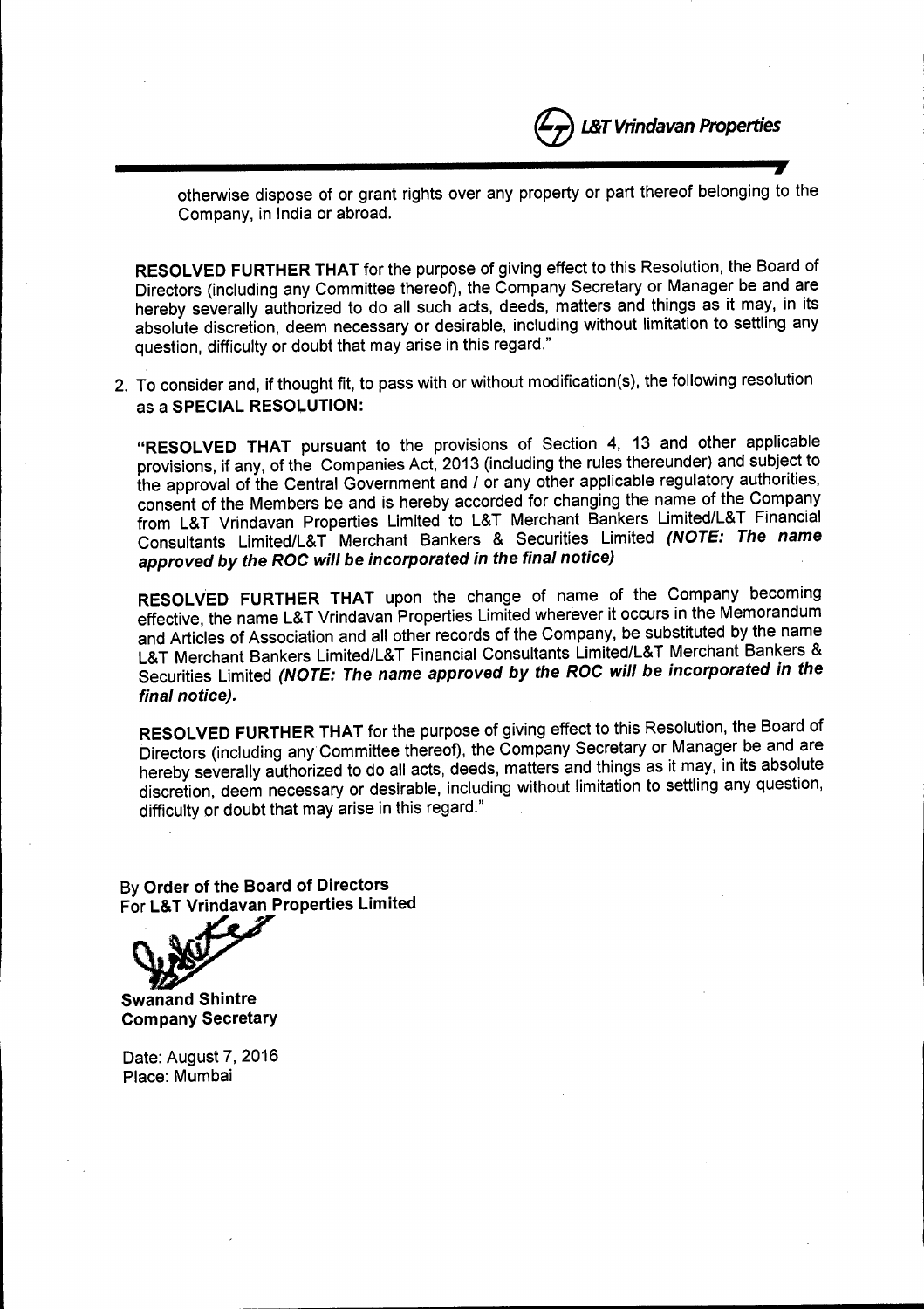

## **NOTES:**

I

- 1. A MEMBER ENTITLED TO ATTEND AND VOTE AT THE MEETING IS ENTITLED TO APPOINT ONE OR MORE PROXIES TO ATTEND AND VOTE, INSTEAD OF HIMSELF/HERSELF AND THE PROXY NEED NOT BE A MEMBER OF THE COMPANY. The instrument appointing a proxy should, however be deposited at the Registered Office of the Company not less than forty eight hours before the commencement of the Meeting.
- 2. MEMBERS ARE REQUESTED TO INTIMATE CHANGE, IF ANY, IN THEIR ADDRESS TO THE COMPANY AT ITS REGISTERED OFFICE.
- 3. THE STATEMENT AS REQUIRED UNDER SECTION 102 OF THE COMPANIES ACT, 2013 IS ANNEXED TO THE NOTICE.
- 4. THE MEMBERS/PROXIES SHOULD FILL THE ATTENDANCE SLIP FOR ATTENDING THE MEETING.
- 5. IN CASE OF JOINT HOLDERS ATTENDING THE MEETING, ONLY SUCH JOINT HOLDER WHO IS HIGHER IN THE ORDER OF NAMES WILL BE ENTITLED TO VOTE.
- 6. CORPORATE MEMBERS INTENDING TO SEND THEIR AUTHORIZED REPRESENTATIVES TO ATTEND THE MEETING ARE REQUESTED TO SEND A DULY CERTIFIED COpy OF THE BOARD RESOLUTION AUTHORIZING THEIR REPRESENTATIVES TO ATTEND AND VOTE AT THE MEETING.
- 7. ROUTE MAP OF VENUE IS ENCLOSED HEREWITH FOR REFERENCE OF THE MEMBERS.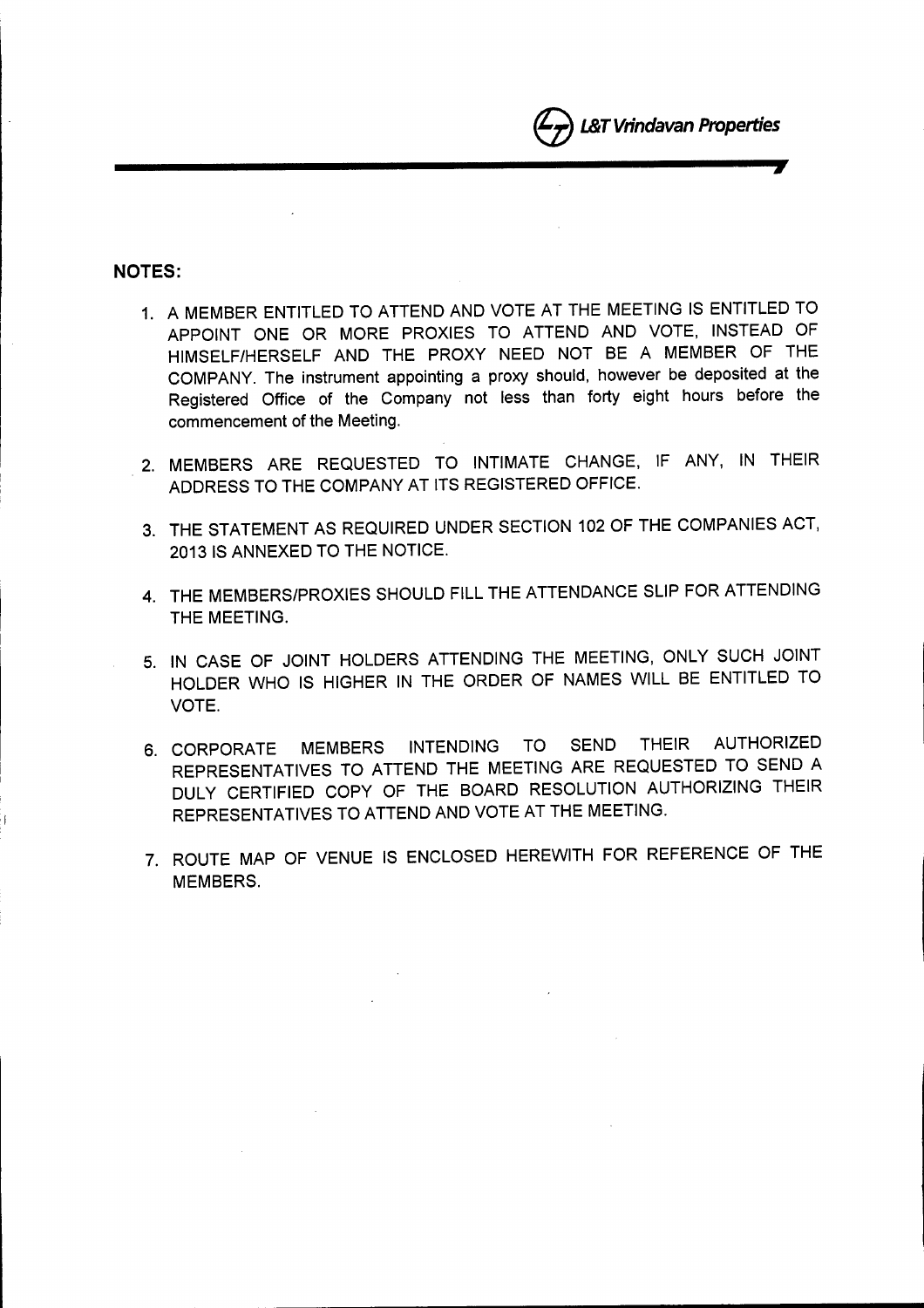

**----------------------,.**

e£&1 *Vrindavan Properties*

(Statement as per the provisions of Section 102 of the Companies Act, 2013)

Item Nos. 1 and 2:

L&T Financial Services (LTFS) is a conglomerate offering financial products and services to a wide range of sectors ranging from Wholesale to Retail. It has also established itself in the area of Financial Advisory Services.

Over the last two years, LTFS has gained expertise in Debt Capital Markets ("DCM") by participating as an investor in corporate bonds and subsequently, selling down a part of these bonds to co-investors. As a measure of forward integration and increased value addition for LTFS, it was proposed to offer Issue Management services to corporates to enable them access to debt capital markets. This would necessitate a Merchant Banking ("MB") license as per applicable SEBI regulations.

MB license will enable LTFS to originate deals directly from the issuers in corporate bond market and place with the end investors. An MB license also offers other advantages such as increased visibility on the league tables and direct recognitions for the deals originated / structured which will further facilitate our ability to originate, subscribe and downsell bonds.

Considering the aforesaid objectives, it was thought pertinent to carry on the MB activities from one of LTFS companies i.e. L&T Vrindavan Properties Limited ('the Company') which is currently engaged in the business of constructing and/or acquiring properties and offering the same on lease to companies within the L&T Financial Services Group. Further, the Board of Directors at its meeting held on August 30, 2016 has, subject to the consent of Members at the general meeting, approved the change in the clause pertaining to Main Objects and name of the Company for facilitating the MB activities.

Consent of the Members is therefore now sought to amend the main objects of the Company and change in the name of the Company from L&T Vrindavan Properties Limited to L&T Vrindavan Properties Limited to L&T Merchant Bankers Limited/L&T Financial Consultants Limited/L&T Merchant Bankers & Securities Limited, to reflect the revised objects of the Company. *(NOTE: The* name *approved by the ROC will be incorporated in the final notice).*

Accordingly, the Board of Directors recommends the Special Resolutions set forth in Item Nos. 1 and 2 of the Notice for approval of the Members.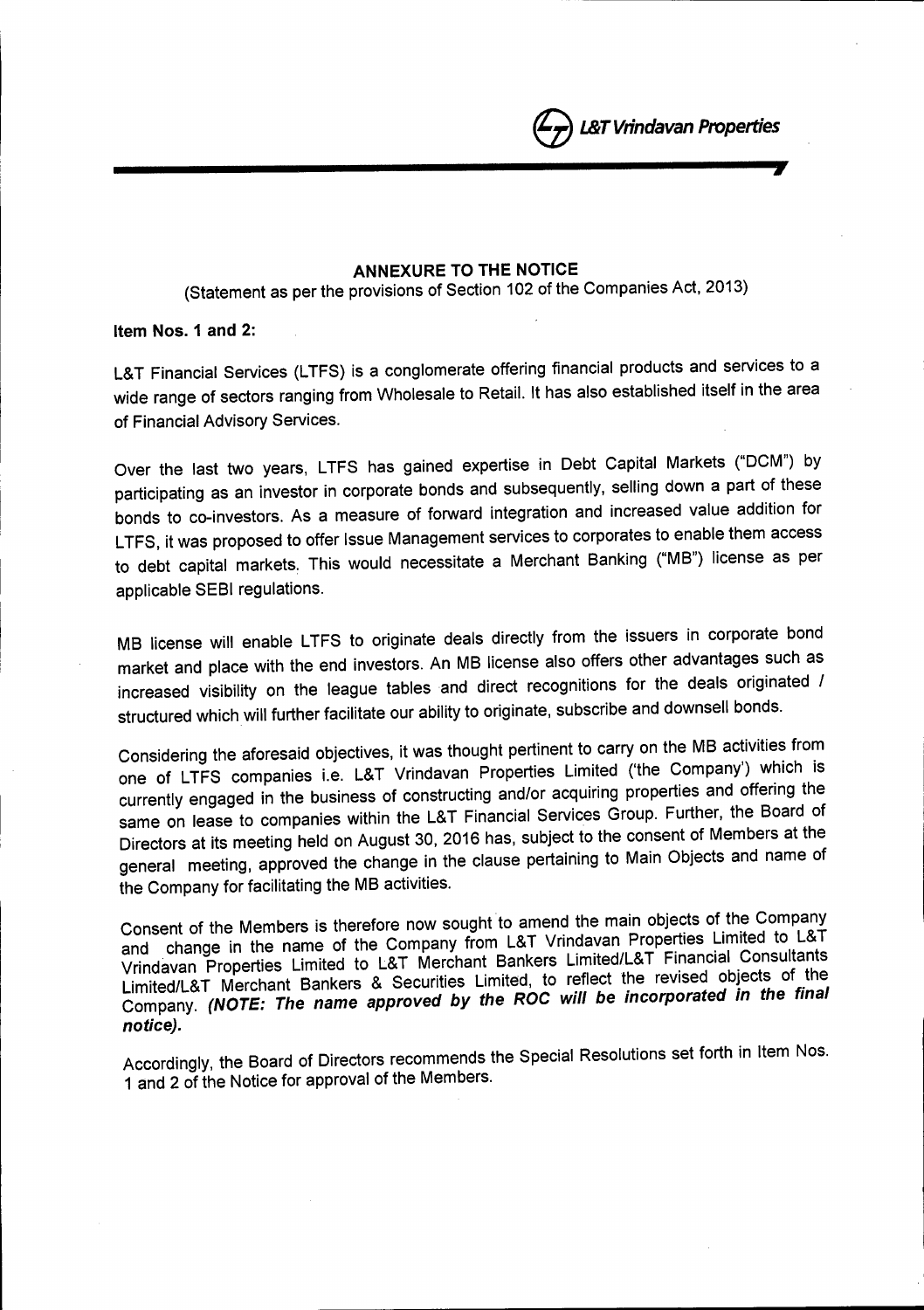None of the Directors or Key Managerial Personnel of the Company including their relatives is, in anyway concerned or interested in the aforesaid Resolutions.

**1257 Vrindavan Properties** 

eI.&T *Vrindavan Properties*

I

By Order of the Board of Directors For L&T Vrindavan Properties Limited

Swanand Shintre Company Secretary

Date: August 7, 2016 Place: Mumbai

Registered Office: Mount Poonamallee Road, Manapakkam, Chennai - 600 089.